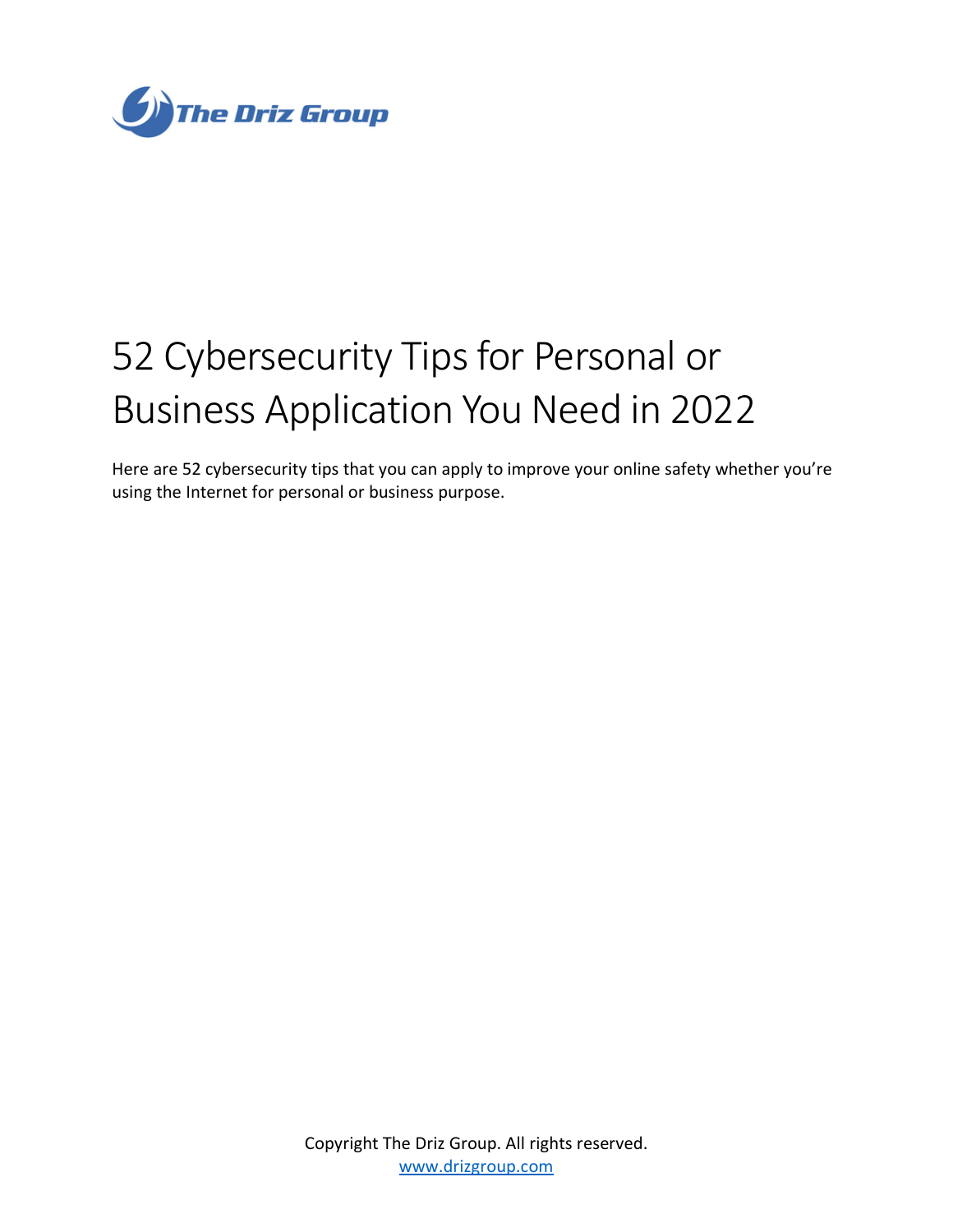

## Table of Contents

| Cybersecurity Tip #5: Never use a public computer to input your private data  5        |  |
|----------------------------------------------------------------------------------------|--|
| Cybersecurity Tip #6: Use an antivirus or a complete endpoint protection software  5   |  |
|                                                                                        |  |
|                                                                                        |  |
|                                                                                        |  |
|                                                                                        |  |
| Cybersecurity Tip #11: Protect your primary emails as if your life depended on them  6 |  |
|                                                                                        |  |
|                                                                                        |  |
|                                                                                        |  |
|                                                                                        |  |
|                                                                                        |  |
|                                                                                        |  |
|                                                                                        |  |
|                                                                                        |  |
|                                                                                        |  |
| Cybersecurity Tip #21: Never trust an email attachment, even from a friend  9          |  |
|                                                                                        |  |
|                                                                                        |  |
|                                                                                        |  |
| Cybersecurity Tip #25: Use a burner phone if you want to be reckless online 10         |  |
| Cybersecurity Tip #26: Slow performance of a device is a sign of a cyberattack 10      |  |
|                                                                                        |  |
|                                                                                        |  |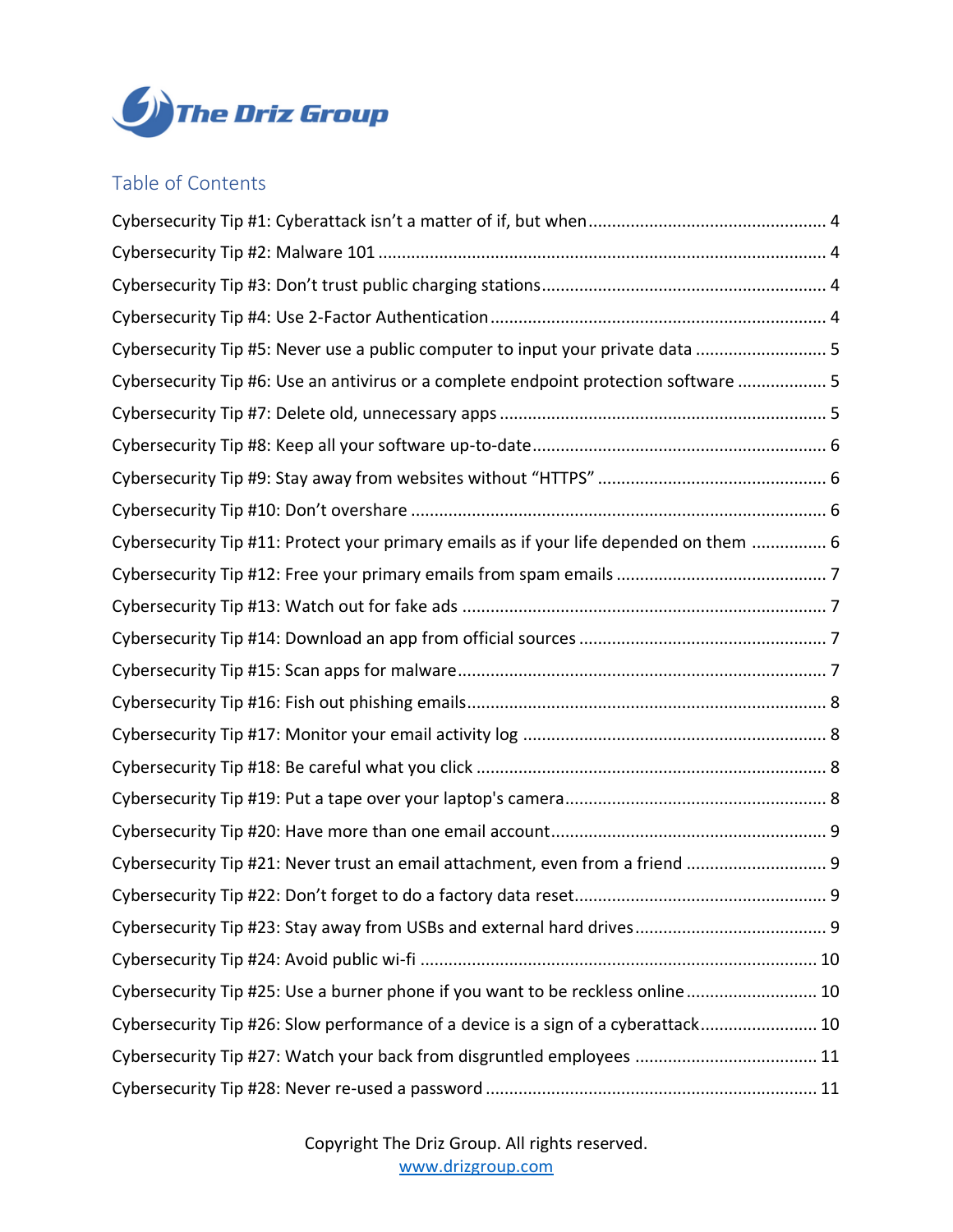

| Cybersecurity Tip #29: Use a separate credit or debit card for online shopping 11         |
|-------------------------------------------------------------------------------------------|
|                                                                                           |
|                                                                                           |
|                                                                                           |
|                                                                                           |
|                                                                                           |
| Cybersecurity Tip #35: Cybercriminals may be making money out of using your computers  13 |
|                                                                                           |
|                                                                                           |
|                                                                                           |
| Cybersecurity Tip #39: To pay or not to pay in case of a ransomware attack  14            |
|                                                                                           |
|                                                                                           |
| Cybersecurity Tip #42: Legitimate website may be a carrier of malware  16                 |
|                                                                                           |
|                                                                                           |
|                                                                                           |
| Cybersecurity Tip #46: Use your laptop as standard user, not as administrator  17         |
|                                                                                           |
|                                                                                           |
|                                                                                           |
|                                                                                           |
|                                                                                           |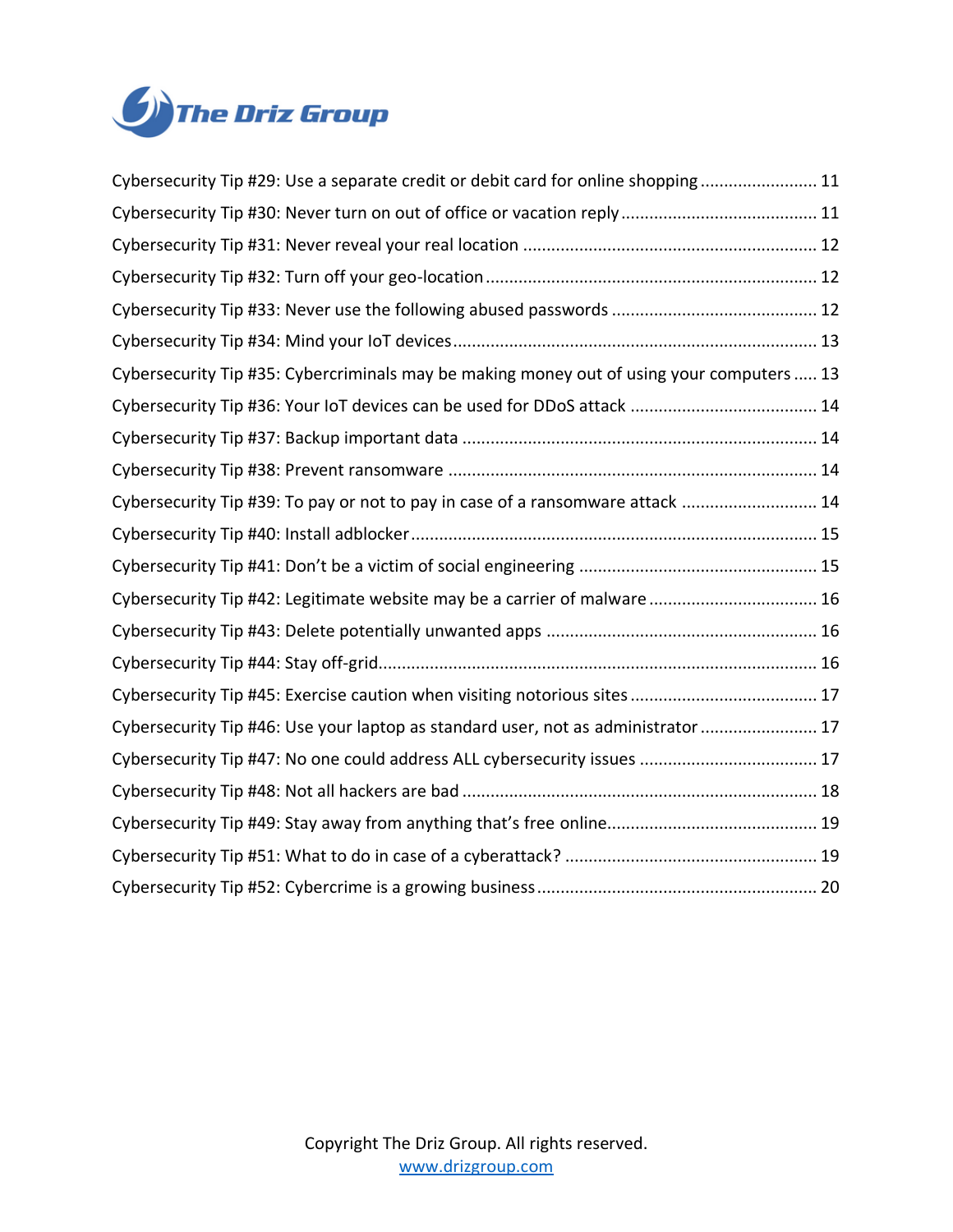

# <span id="page-3-0"></span>Cybersecurity Tip #1: Cyberattack isn't a matter of if, but when

Yes, there are people and businesses who have deeper pockets than you or have more interesting data than you. This doesn't mean cybercriminals don't find you attractive.

Most of cyberattacks aren't targeted for the rich and famous. Cybercriminals simply automate their attacks and victims are hit not by how deep their pockets or how famous they are but by how weak their cyber defenses are. Don't be an easy target.

## <span id="page-3-1"></span>Cybersecurity Tip #2: Malware 101

Malware comes from the words malicious and software. A malicious software is one that's maliciously injected by cyber criminals into your desktop, laptop, smartphone, tablet or internet of things (IoT) devices like wi-fi router, CCTV camera or smart TV.

Cyber criminals have found and are continuously finding creative means to deliver malware into computers using website, ads, and email to name a few, causing damage to the devices, stealing data, and committing other cybercrimes.

# <span id="page-3-2"></span>Cybersecurity Tip #3: Don't trust public charging stations

You're long away from home or from the office and your smartphone's battery is about to die. You spot a public charging station.

Hold up, public charging stations are ripe places for the cyberattack called "juice jacking" – a form of cyberattack that compromises public charging stations, stealing all the data on a smartphone that connects to it or installing a malware into the smartphone.

Charge your phone before you go out or get your own portable charger, also known as a power bank.

#### <span id="page-3-3"></span>Cybersecurity Tip #4: Use 2-Factor Authentication

Who can blame you if you use the name of your dog as your password or use the monumental 12356789 password? There are just too many passwords to remember, from email accounts, bank accounts to your Netflix account.

While it isn't advisable to use easily hacked passwords like 12356789, it's best to use 2-factor authentication for your sensitive accounts like your primary emails.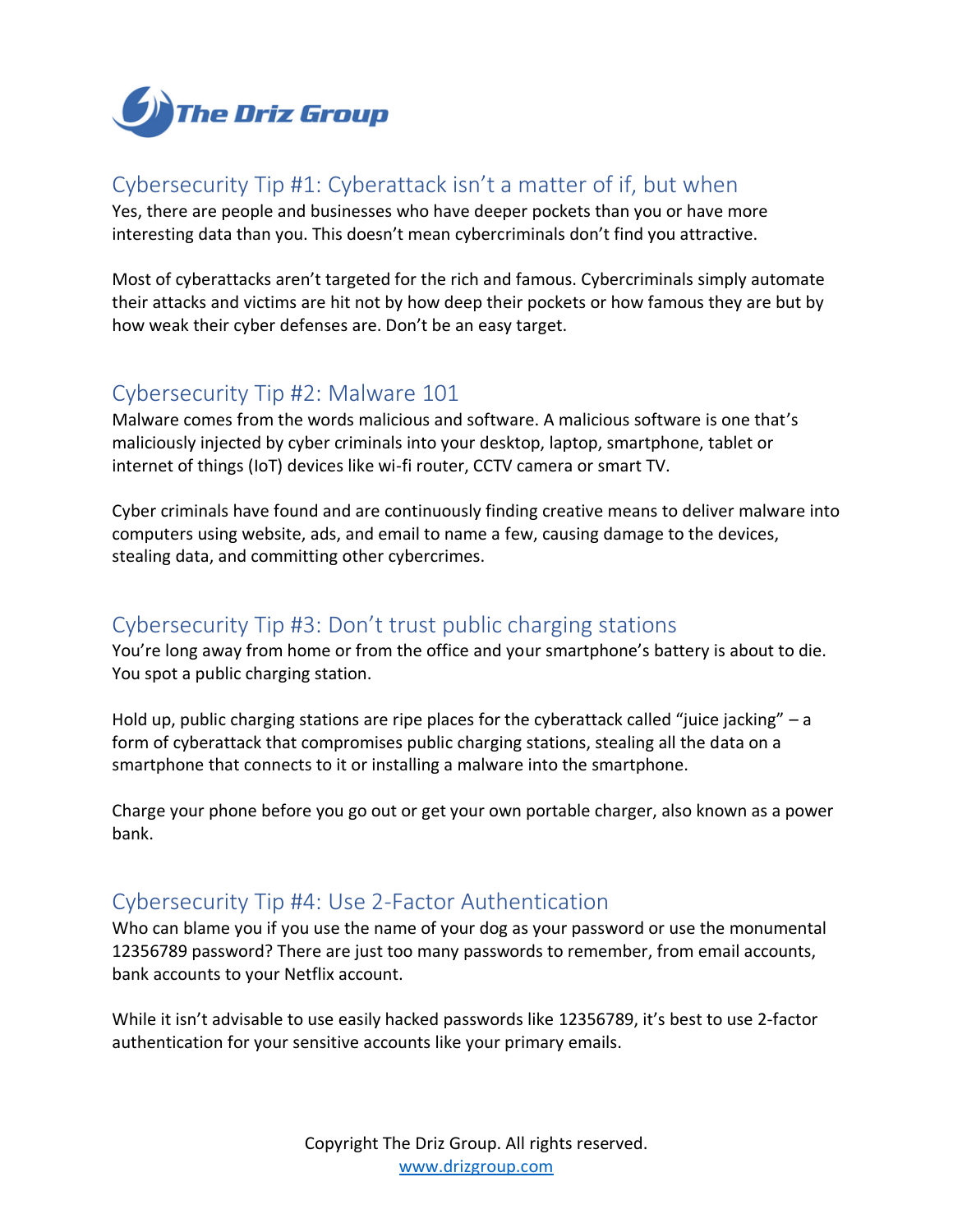

The 2-factor authentication ensures that you're the only person who can access your account, even if someone knows your password. It will add a second step to your login process sending a verification code to your mobile that hackers won't have access to. It's easy to setup with virtually every online service.

# <span id="page-4-0"></span>Cybersecurity Tip #5: Never use a public computer to input your private data

In public spaces like airports and hotels, public computers are offered to guests to use free of charge.

While these public computers are beneficial to search for something, these public computers shouldn't be used, for instance, to shop online where you've to input your private data or even check personal or work email.

The public computer that you're using can be tampered with a keylogger – a malware that records every keystroke made by a computer user. Your passwords and other confidential information can be accessed this way and then used by cybercriminals to steal your information and your identity.

# <span id="page-4-1"></span>Cybersecurity Tip #6: Use an antivirus or a complete endpoint protection software

An antivirus won't protect you from all malware in this world but it's a cyber defense that you should have to improve your online safety. A complete endpoint protection on the other hand will provide a better protection against most online threats.

There are many options to choose from and since it's a commodity, annual subscription prices are generally very affordable.

#### <span id="page-4-2"></span>Cybersecurity Tip #7: Delete old, unnecessary apps

Similar to cleaning out your closet regularly, same thing has to be done with your laptop, smartphone and tablet apps.

Old apps, especially those that are unsupported – software that's no longer updated by the software maker – make your devices vulnerable to cyberattacks.

Cybercriminals are particularly making malware that attacks old and unsupported software and apps to steal your personal information and evade your privacy.

> Copyright The Driz Group. All rights reserved. [www.drizgroup.com](mailto:https://www.drizgroup.com)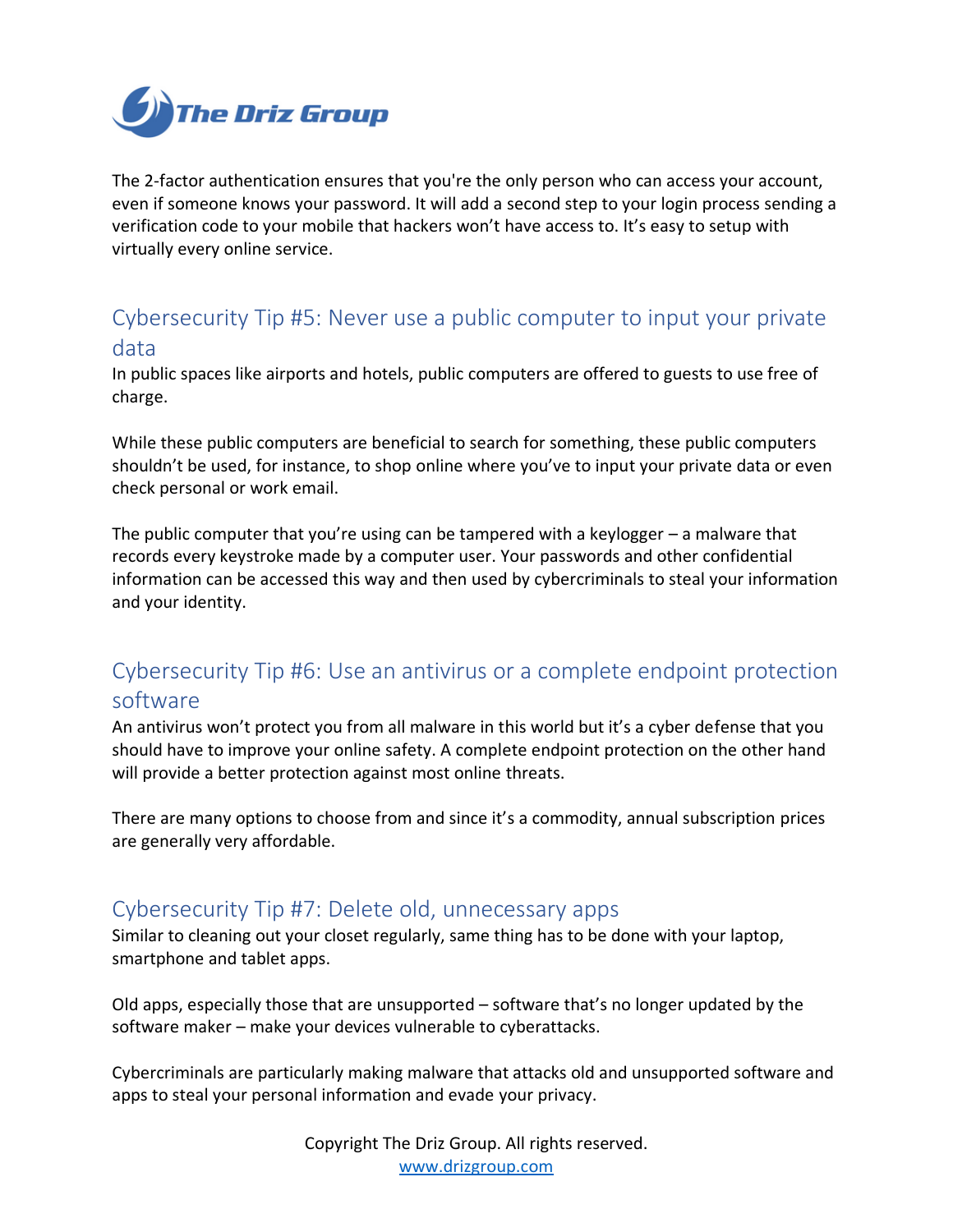

# <span id="page-5-0"></span>Cybersecurity Tip #8: Keep all your software up-to-date

If there's an available update for any of your software, install the update as soon as possible! A software update means that the software vendor found security vulnerability in the software and provides a patch – piece of software code that fixes the security vulnerability.

The security update may interrupt your normal usage of your device, but this is a small price to pay compared to being a victim of a cyberattack as a result of failing timely to update your software.

# <span id="page-5-1"></span>Cybersecurity Tip #9: Stay away from websites without "HTTPS"

What does "HTTPS" even mean?

A website address that starts with "https" is a sign that whatever you input in the website is encrypted – a process that jumbles the data (for instance, credit card details) that you've input in the website into some incoherent form so that this data can't be read by cybercriminals when data travels online.

#### <span id="page-5-2"></span>Cybersecurity Tip #10: Don't overshare

Your social media accounts are filled with photos of your furry family member. There's no harm in sharing these photos.

Don't overshare the details of your other family members like full names or dates of birth. Any of this data could be the secret answer in resetting your online account passwords without your knowledge.

# <span id="page-5-3"></span>Cybersecurity Tip #11: Protect your primary emails as if your life depended on them

Your online existence depends on your primary emails. Your online bank accounts are attached to your primary emails.

When your primary emails are compromised, this could lead to the compromise of your other important online accounts. So, protect them as if your life depended on them (really). Protect them with strong passwords that are not based on a dictionary words and use 2-factor authentication. Remember, "Linda123" is a weak password that could and will be easily guessed by cybercriminals.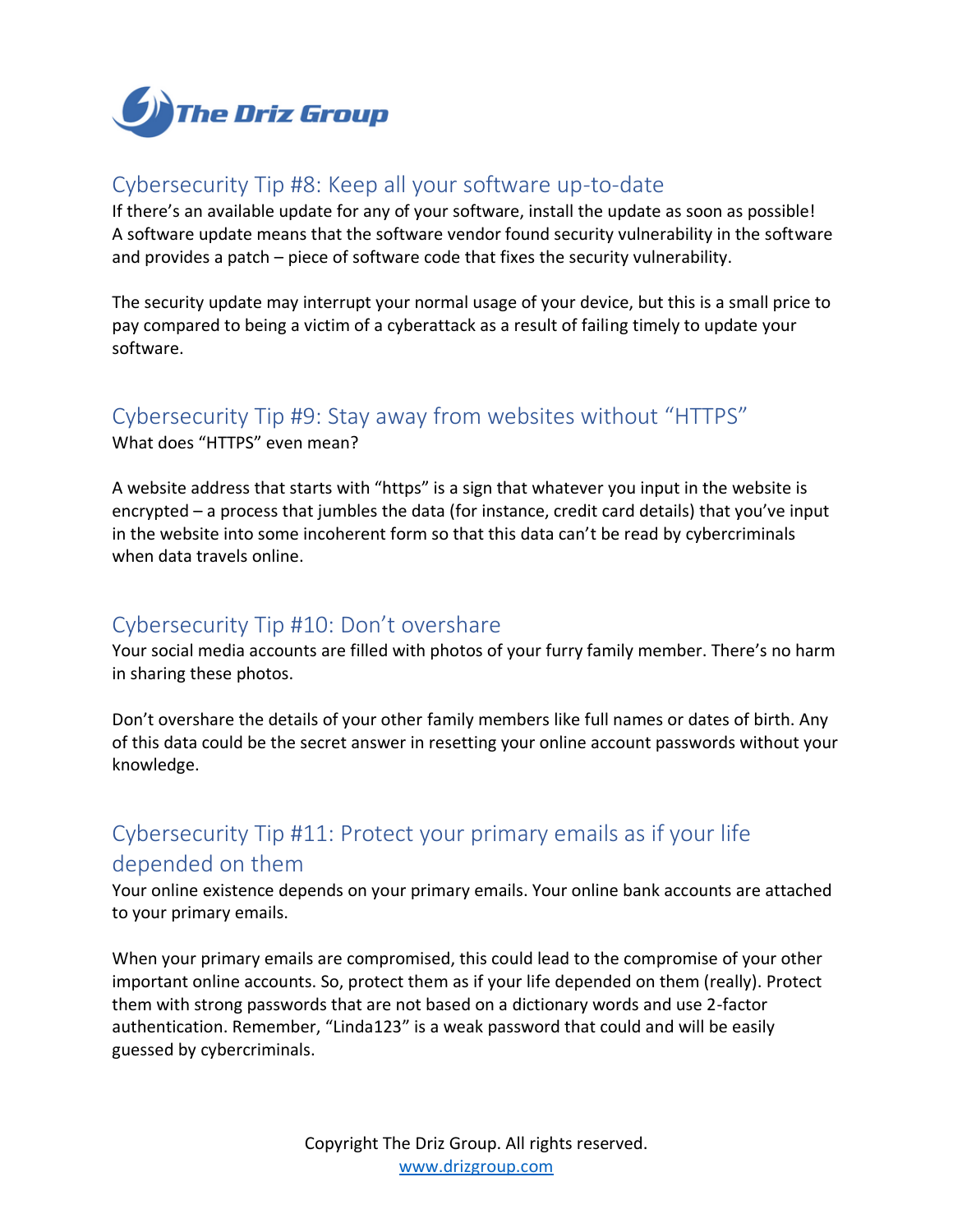

# <span id="page-6-0"></span>Cybersecurity Tip #12: Free your primary emails from spam emails

Similar to the origin of the word "spam" – canned meat that clogs your arteries, spam emails are similarly harmful to your online health or security.

A spam email is an unsolicited email, a copy of which is sent to hundreds of thousands, if not, millions of recipients. Majority of malware – malicious software - is delivered through spam emails.

Never open an unsolicited email even when the subject line is catches your attention. Delete it automatically.

#### <span id="page-6-1"></span>Cybersecurity Tip #13: Watch out for fake ads

Who can resist a 70% off sale? Not many. But if this is an online advertisement, be wary of it. Cybercriminals are getting their hands on what appears to be legitimate online advertisements but are, in fact, fake ones.

Known as malvertisement, from the words malware and advertisement, these fake ads install malware on your device once you click on it.

Use an adblocker to protect your devices from malvertisements.

#### <span id="page-6-2"></span>Cybersecurity Tip #14: Download an app from official sources

Want to learn a new language? There's an app for that. Almost everything nowadays has an app.

Only download an app from the official website or from official app stores including Apple and Google.

# <span id="page-6-3"></span>Cybersecurity Tip #15: Scan apps for malware

Not all apps from official app stores, Apple or Google, are free from malware. While these official app stores make it a point to screen out apps with malware, some malicious apps aren't screened out.

Use an antivirus or endpoint protection software that screens apps prior to installing into your device.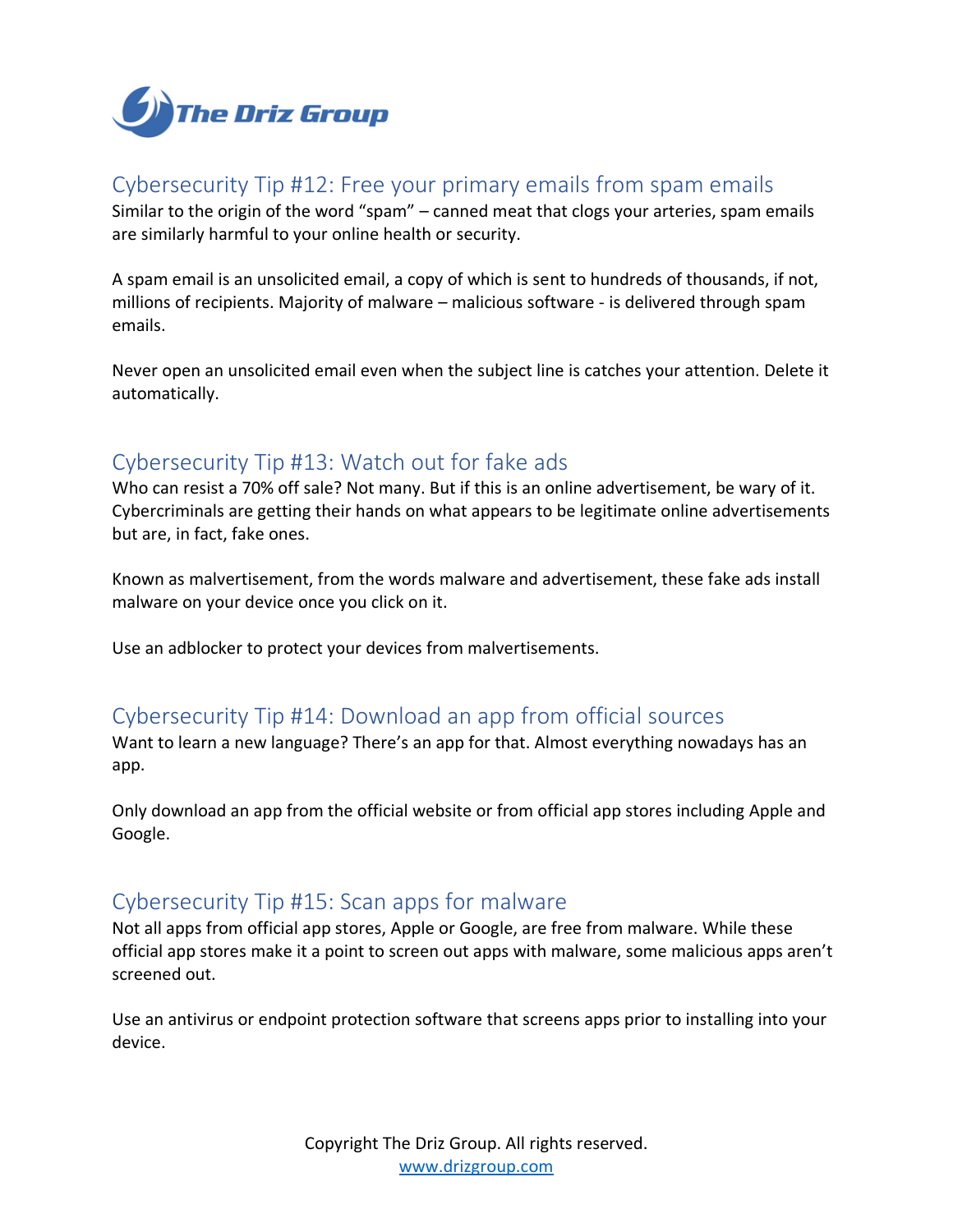

# <span id="page-7-0"></span>Cybersecurity Tip #16: Fish out phishing emails

A phishing email is an email that looks like it comes from a trusted source, but it isn't. Cybercriminals use phishing emails to gain your trust for you to reveal sensitive data or convince you to do something.

For instance, you may receive an email that looks like it comes from your bank, asking you to reveal your account login details. A close scrutiny though reveals that the email address of your bank is slightly modified to fool you into thinking that it's a legitimate email from your bank.

Never throw away caution whenever an email asks for your sensitive data. Remember that login details are your personal information. Your bank will never ask for your login details via email or over the phone.

# <span id="page-7-1"></span>Cybersecurity Tip #17: Monitor your email activity log

If you've a Google email account, you can monitor who have access to it – what browsers, devices, IP addresses they are using and when they accessed it.

You can terminate unwanted access to your email account with a single click.

#### <span id="page-7-2"></span>Cybersecurity Tip #18: Be careful what you click

Something pops-up in your computer screen: a box where there's a "Download Now" button to download the latest version of Adobe Flash.

But you don't even know what an Adobe Flash is. Never click on pop-ups like this. Cybercriminals lure victims to click on pop-ups like this in order to install malicious software on your computer that would allow them to use it against other computer users like you.

#### <span id="page-7-3"></span>Cybersecurity Tip #19: Put a tape over your laptop's camera

Mark Zuckerberg does it, so should you – put a tape over your laptop's camera, that is.

A malicious software can turn your laptop, smartphone, or tablet camera into a spy camera. Better be safe than sorry by putting a tape over that camera.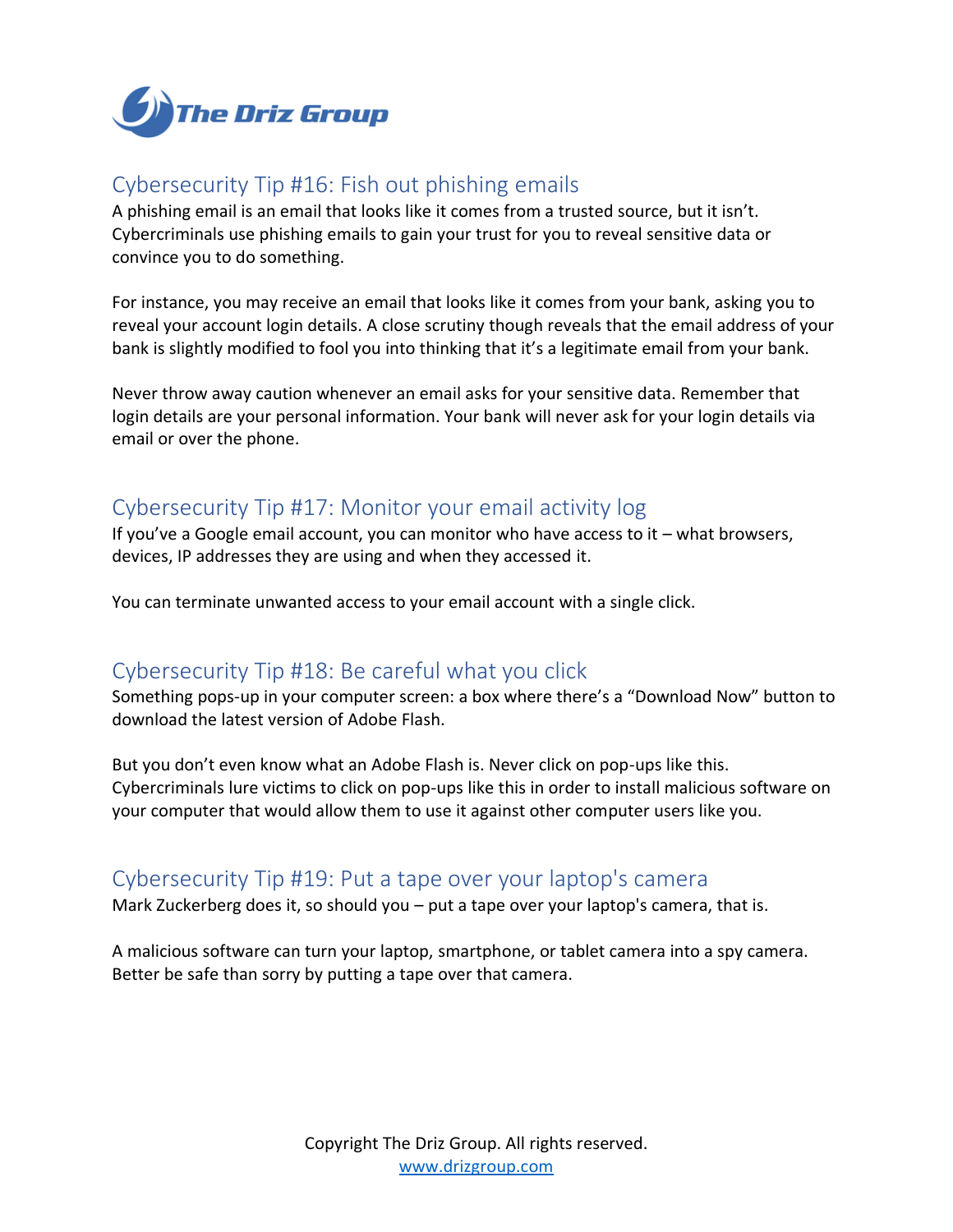

## <span id="page-8-0"></span>Cybersecurity Tip #20: Have more than one email account

Never rely on one email account. Create different emails for different purposes. For instance, the email account that links to your Netflix account should not be the same as the email account you use for your bank account.

# <span id="page-8-1"></span>Cybersecurity Tip #21: Never trust an email attachment, even from a friend

You've just received an email from a friend with the subject line "ILOVEYOU". You've scrutinized the email address and indeed it's from a friend – one that you're fond of.

Your friend's email says, "kindly check the attached LOVELETTER coming from me." Should you open the attachment?

In 2000, millions of email recipients opened an email with the subject line "ILOVEYOU" and downloaded the attachment assuming that it was a love letter. What was downloaded was, in fact, a malware that wiped out all computer files.

So, even if the email address appears to be from a friend, never open an attachment. An email address nowadays can be spoofed.

To be safe, directly contact your friend to verify if he or she indeed sent the email. Don't use the Reply button. Create a new email using the email address that you've saved in your contacts.

#### <span id="page-8-2"></span>Cybersecurity Tip #22: Don't forget to do a factory data reset

Feeling generous or running out of cash? Your laptops, smartphones and tablets are valuable products to giveaway or earn cash.

Before selling or giving them away, don't forget to do a factory data reset or even "sterilize" your device using specialized tools. This will delete all your personal data like email details, sites that you've visited and photos and videos that you've taken.

#### <span id="page-8-3"></span>Cybersecurity Tip #23: Stay away from USBs and external hard drives

Anything that's plugged into your laptop like USBs and external hard drives is a potential source of malicious software.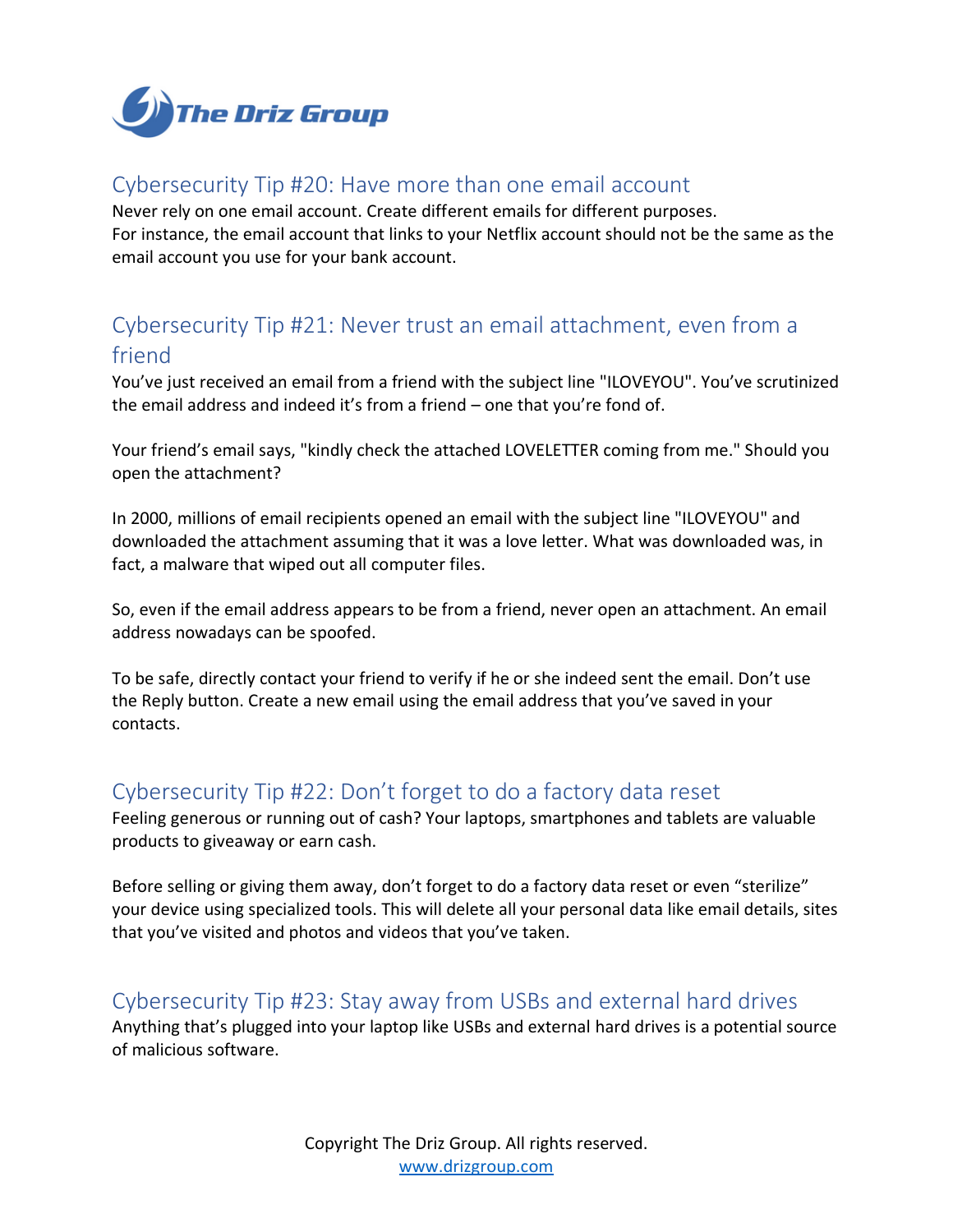

As such, stay away from them or find excuses not to use them, especially if they come from untrusted source. If you must use them, first disable the auto-run option and use an antivirus to scan the content.

Never plugin any USB thumb-drives that you find on the street, at the mall or at the airport. Cyber criminals use this clever technique to infect your computer with malware.

## <span id="page-9-0"></span>Cybersecurity Tip #24: Avoid public wi-fi

Almost all coffee shops and retail locations nowadays have public Wi-Fi. Know that whatever you access online by using a public Wi-Fi can be read or tracked by others.

You can better protect yourself buy using an inexpensive VPN service or ask your company's IT for a recommendation when away from the office.

# <span id="page-9-1"></span>Cybersecurity Tip #25: Use a burner phone if you want to be reckless online

If you want to visit sites that are notoriously unsafe, or you want to download an app that you're not sure it's safe, then a burner phone is a must.

A burner phone should be a separate phone. Your primary phone is one that you use for sensitive information like your primary emails and bank accounts.

With your burner phone, no sensitive data should be entered. As no sensitive data is at stake, you can do whatever you want on this phone.

# <span id="page-9-2"></span>Cybersecurity Tip #26: Slow performance of a device is a sign of a cyberattack

Ever wondered why your laptop, smartphone or tablet is running slow? This could be a sign that your device is has been hacked and/or tempered with.

Slow performance is one of the signs that a device is infected with a malicious software.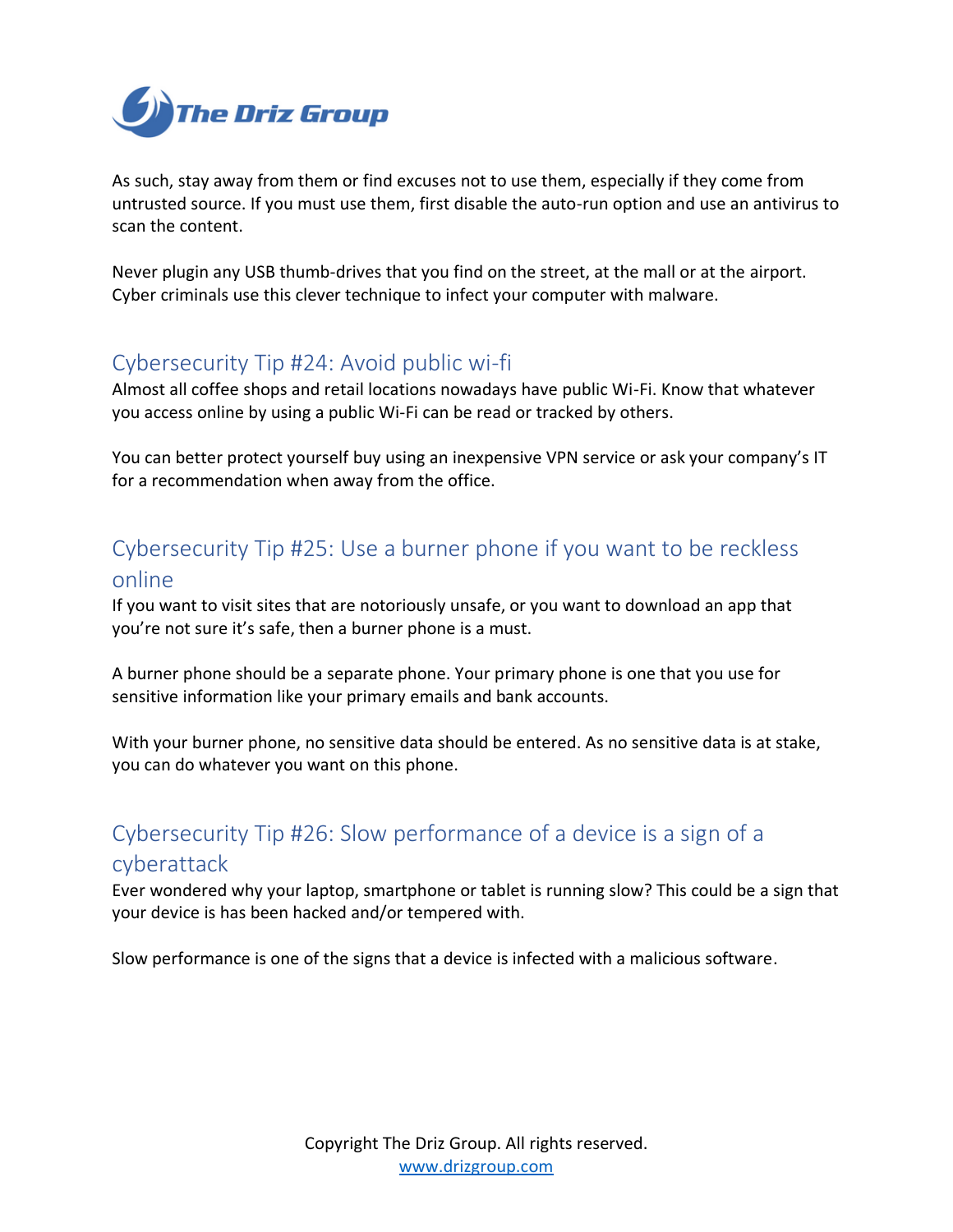

## <span id="page-10-0"></span>Cybersecurity Tip #27: Watch your back from disgruntled employees

Some people can't seem to move on. This is the case mostly by fired employees. Make sure that before firing someone, his or her access to your organization's data must first be disabled.

#### <span id="page-10-1"></span>Cybersecurity Tip #28: Never re-used a password

The name of your dog as a password for all your online accounts isn't advisable.

Cybercriminals have long discovered that people re-used their passwords. Stolen passwords are sold in the online black market as these are used to access other online accounts.

# <span id="page-10-2"></span>Cybersecurity Tip #29: Use a separate credit or debit card for online shopping

Trust no one online. This should be the case every time you shop online. The risk of cyberattack on your most trusted online store can't be dismissed.

Don't give cyber criminals the opportunity to access your hard-earned money. Get a separate credit or debit card solely for online shopping use. Only put in the amount that you'll use and only leave the required minimum balance.

#### <span id="page-10-3"></span>Cybersecurity Tip #30: Never turn on out of office or vacation reply

Excited about your upcoming tropical vacation? Don't turn on that out of office or vacation reply.

In your personal or office email, there's an option to turn on the out of office or vacation reply. When this feature is turned on, every time people email you, they'll receive an automatic email reply that you won't be able to reply to them right away.

While this is mindful to legitimate email senders, this is a security risk. Criminals may take your absence as an opportunity to attack your office or your home. Fortunately, some email providers allow restricting the out of office replies to your contacts only.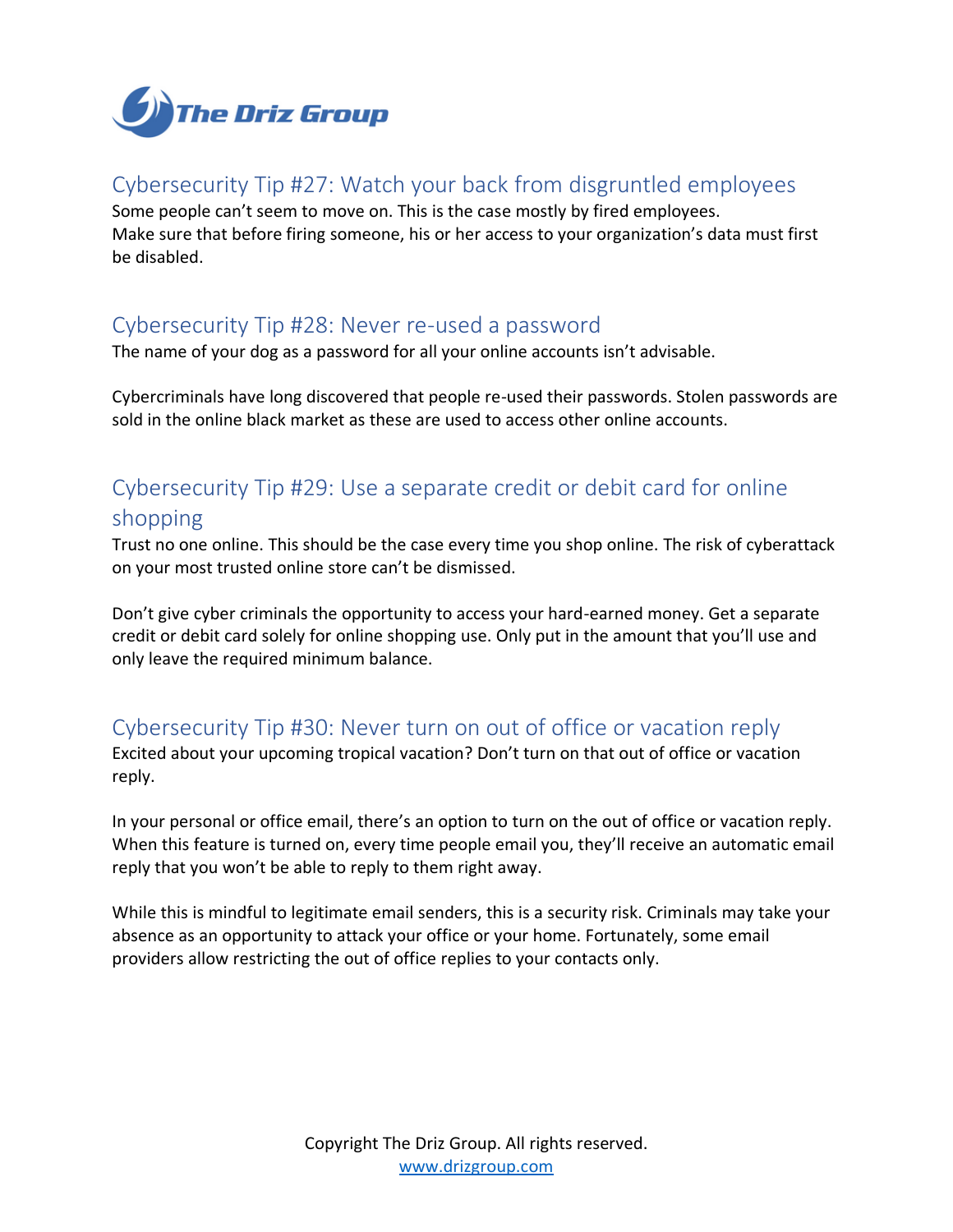

## <span id="page-11-0"></span>Cybersecurity Tip #31: Never reveal your real location

It's tempting to post on social media those lovely vacations photos immediately right after they're taken or to go live via Facebook to share the beautiful scenery where you're vacationing.

Revealing your exact whereabouts via social media postings is a cybersecurity risk. Criminals may take advantage of your absence and may do something sinister in your office or home.

The delayed postings of your vacation photos and videos will bring the same reaction from your frenemies. They'll either love or hate you more.

#### <span id="page-11-1"></span>Cybersecurity Tip #32: Turn off your geo-location

Turning on geo-location in your Google, Facebook, Instagram, and other social media accounts can tip criminals of your exact whereabouts.

Always turn this off to protect your privacy.

# <span id="page-11-2"></span>Cybersecurity Tip #33: Never use the following abused passwords

A Google and UC study revealed that passwords listed below are the most commonly used and abused passwords:

- 123456
- password
- 123456789
- abc123
- password1
- homelesspa
- 111111
- qwerty
- 12345678
- 1234567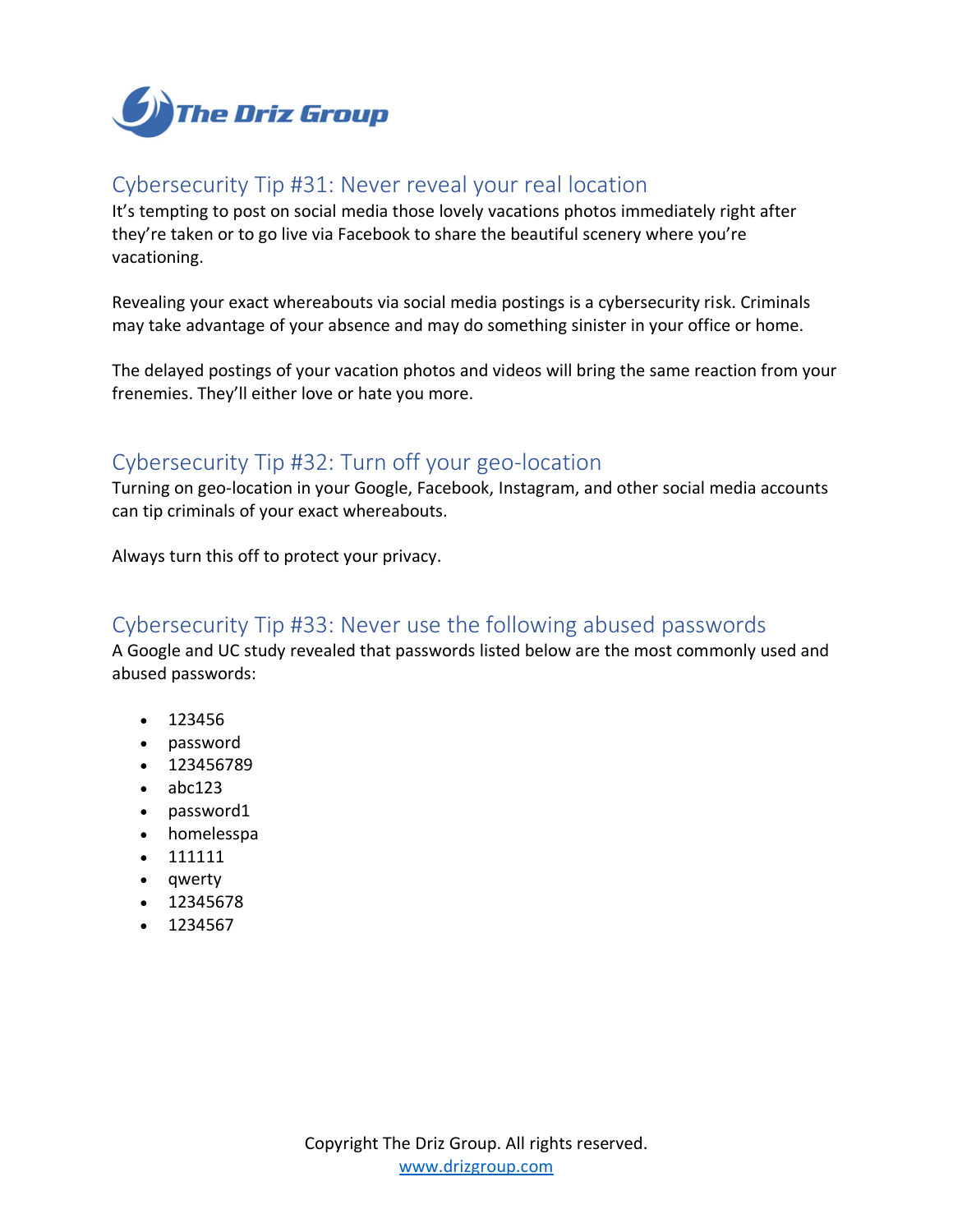

# <span id="page-12-0"></span>Cybersecurity Tip #34: Mind your IoT devices

IoT devices like your wi-fi router, CCTV camera and smart TV are computers too. Protect them like your other devices such as laptops and smartphones as IoT devices are similarly targeted by cybercriminals.

Your insecure IoT device can be used by cybercriminals to form a botnet – a group of insecure IoT devices that are infected with malware and controlled by a cybercriminal or a group of cybercriminals to conduct cybercrimes such as spreading spam emails.

Changing the default passwords to stronger passwords and keeping the software of your IoT devices up-to-date are two of the best cybersecurity practices to protect your IoT devices from cyber criminals.

# <span id="page-12-1"></span>Cybersecurity Tip #35: Cybercriminals may be making money out of using your computers

Your desktop, laptop, smartphone, tablet and IoT are money-making machines for cybercriminals who are engaged in the cyberattack called cryptocurrency mining.

A number of cryptocurrencies, including Bitcoin, need to be mined. Cryptocurrency mining refers to the process by which transactions are verified and also a means of releasing a new digital coin.

In the past, ordinary computers were used to mine Bitcoin. Today, to mine Bitcoin, one needs a specialized and powerful computer. Other cryptocurrencies like Monero, however, can be mined using ordinary computers and even small devices such as smartphones and IoT devices.

The computational power of your devices may be small but when they are combined with thousands, if not, millions of other devices, the resulting computing power is enormous. According to a security company Avast, more than 15,000 IoT devices would be needed to mine \$1,000-worth of Monero coins in just 4 days.

The thing about cryptocurrency mining attack is that this is done without the knowledge of the IoT device owner. High energy bills, poor device performance and a shortened device lifespan are signs that your IoT devices are used by cybercriminals for cryptocurrency mining.

Using strong passwords and keeping the software of your IoT devices up-to-date are 2 of the effective means to protect your devices from cryptocurrency mining.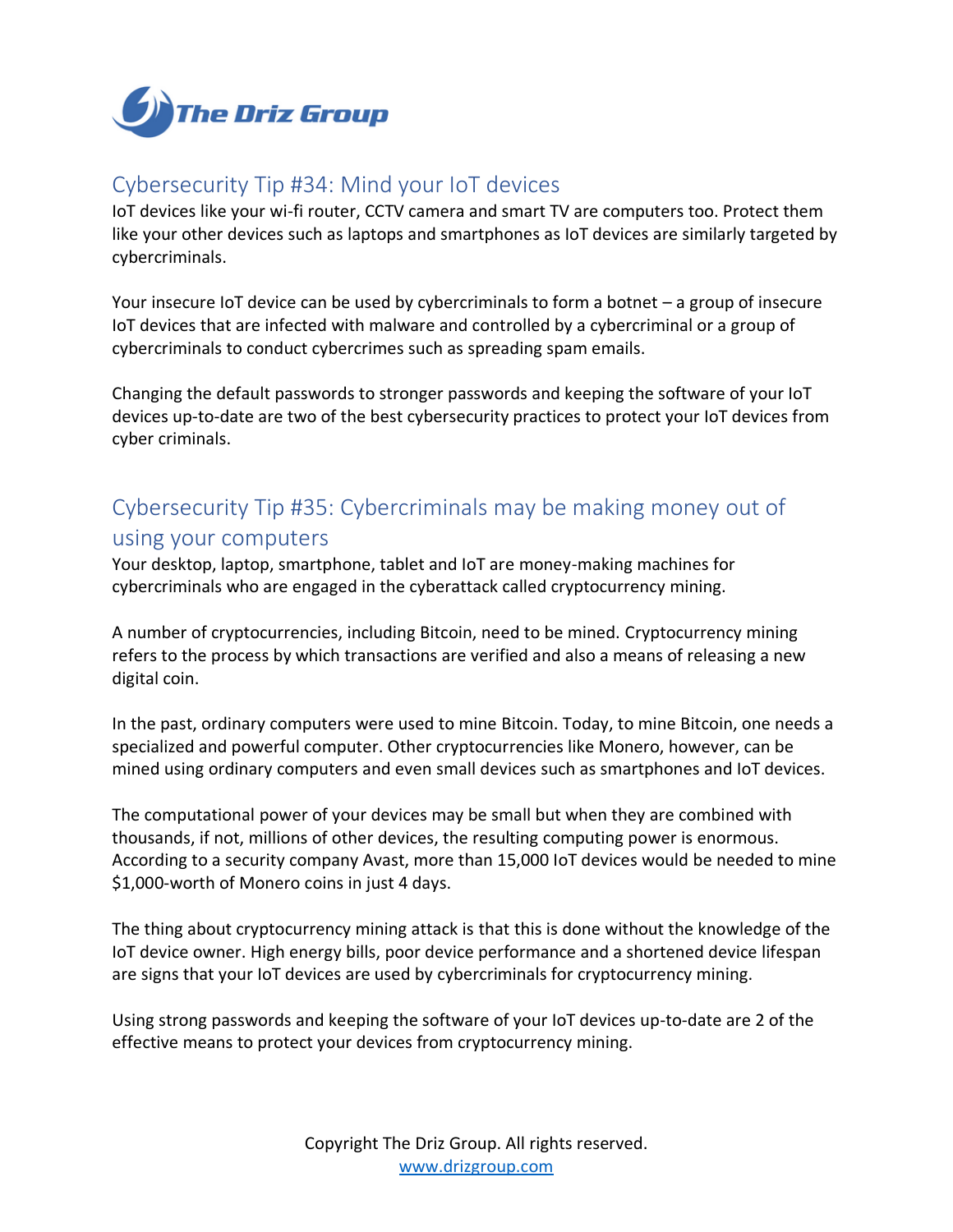

# <span id="page-13-0"></span>Cybersecurity Tip #36: Your IoT devices can be used for DDoS attack

In a distributed denial-of-service (DDoS) attack, an attacker may take advantage of the weak security of your IoT device like your CCTV camera, inject a malicious software into it, control it and send huge amounts of data to a website, making a website unusually slow or making it inaccessible to visitors.

Protect your IoT devices from being used for DDoS attacks by changing the default password to a stronger one and keep the IoT's software up-to-date.

# <span id="page-13-1"></span>Cybersecurity Tip #37: Backup important data

Have an extra copy or copies of your important data or use a secure online storage. This way, if anything happens to your laptop, smartphone or tablet with your important data on it, you've something to fall back on.

## <span id="page-13-2"></span>Cybersecurity Tip #38: Prevent ransomware

Real-life crimes are mirrored online. In a ransomware attack, a cyber attacker injects a malicious software in your desktop, laptop, smartphone or tablet, encrypts all the files, locking you out of your device and asks a ransom payment from you to unlock the device.

Keeping all your software, especially your operating system, up-to-date is one of the effective means to prevent ransomware attacks. Backing up your important data ensures that ransomware attacks won't have an effect on you as you can simply ignore the ransom threat as you've another copy of the data.

# <span id="page-13-3"></span>Cybersecurity Tip #39: To pay or not to pay in case of a ransomware attack

If you've a backup copy of the data that ransomware criminals are holding hostage, then there's no point in paying the ransom.

Backing up your data is, therefore, very important so that ransomware criminals won't have any leverage on you.

Dilemma often comes from ransomware attack victims who haven't backed up their data. Paying the criminals, however, doesn't guarantee that you'll get your data back.

The software code of infamous WannaCry ransomware, for instance, was written in such a way that even the criminals themselves can't unlock the locked data even if the victims pay ransom.

> Copyright The Driz Group. All rights reserved. [www.drizgroup.com](mailto:https://www.drizgroup.com)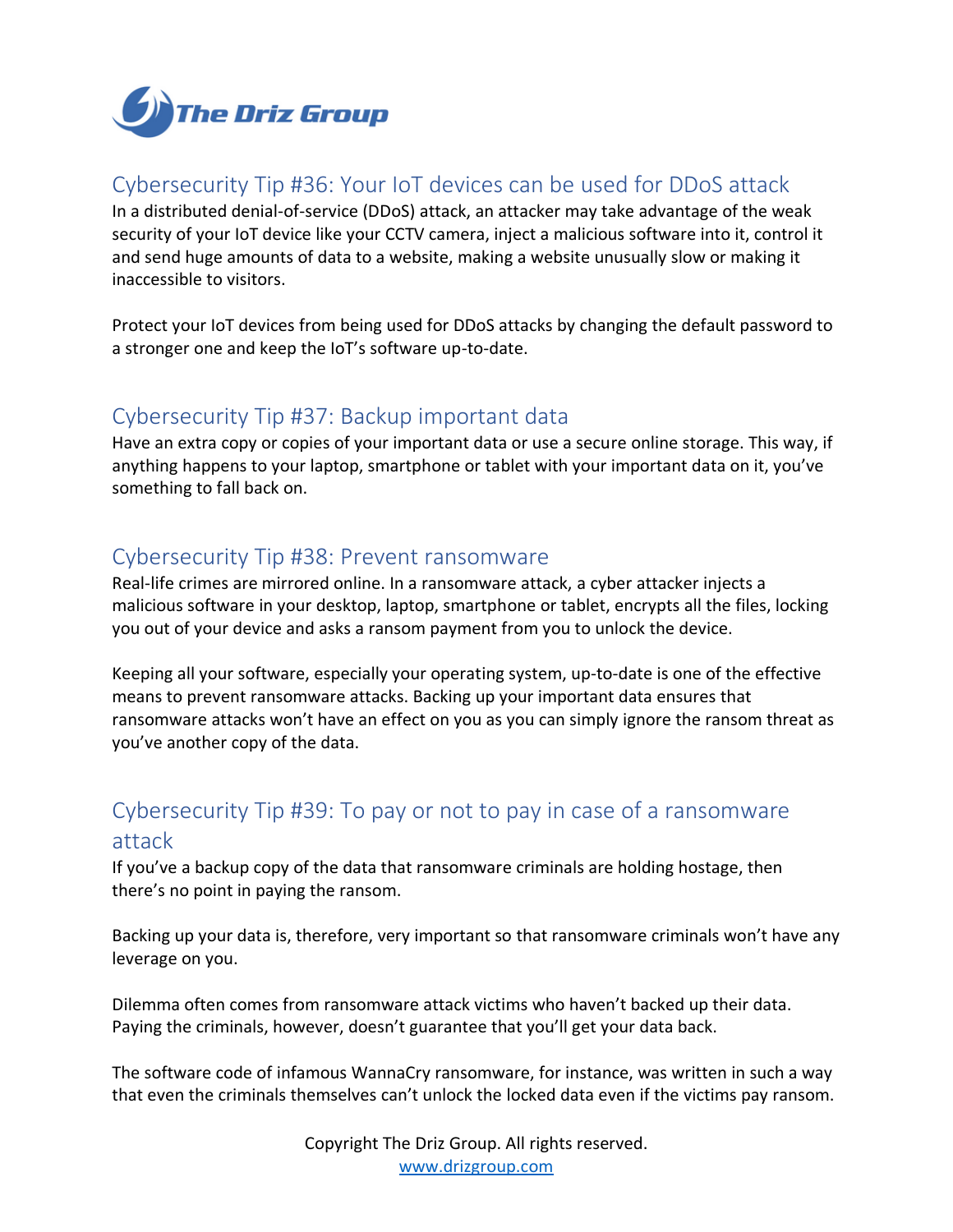

## <span id="page-14-0"></span>Cybersecurity Tip #40: Install adblocker

Many online ads install malware on your computer.

To prevent malicious ads from appearing on web pages, install an adblocker – software that blocks online advertisements from appearing on web pages that you visit.

# <span id="page-14-1"></span>Cybersecurity Tip #41: Don't be a victim of social engineering

Social engineering is a form of manipulation that convinces you to ignore normal security procedures.

In your personal life, you may receive a call from someone pretending to be from your bank, asking for your bank login details.

At work, you may receive a call and an email from someone pretending to be from your company's supplier, asking you to transfer money to the supplier's new bank account. In both situations, you're asked to do something that's not within the normal security procedures. Your bank wouldn't call you to ask for your login details. And company protocols for money transfer to a new bank account are more exhaustive than a mere phone call or simple email.

The scam at the office is what is called business email compromise (BEC) scam. It's a form of social engineering where scammers try to convince you, especially if your work at the office is related to finance, to ignore normal office security procedures.

BEC scammers see to it that your boss is out in the office when the scam happens. Scammers will call you, email you, pretend that they represent your regular supplier and convince you to make money transfer to the new bank account of the supplier.

The scammers may send a spoof email that looks like it comes from your boss, convincing you to release money to the new bank account.

The best way to avoid being a victim of the BEC scam is to verify the authenticity of the money transfer request by talking face-to-face to your CEO or by speaking to him or her directly on the phone.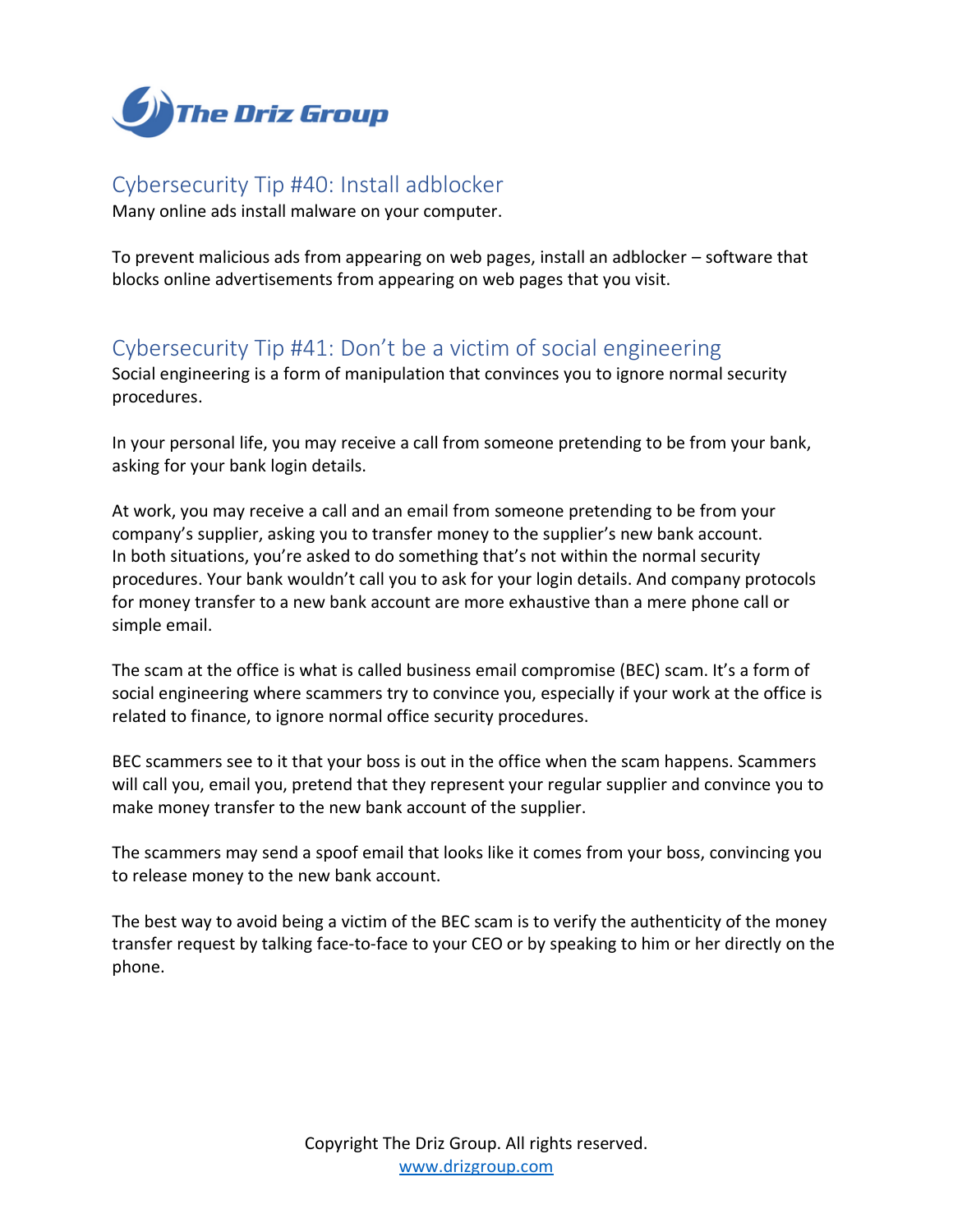

# <span id="page-15-0"></span>Cybersecurity Tip #42: Legitimate website may be a carrier of malware

A legitimate website doesn't mean it's a safe site. Cyber criminals are using insecure sites to spread malware through a cyberattack called drive-by attack.

The attack is called "drive-by" as this requires no action from the victim, other than visiting a website.

Criminals may plant the malware on the site visited by the victim, or the criminals may redirect the victim to another site and from there infects the computer of the visitor with a malware.

Typical victims of drive-by attacks are computers with outdated software. To prevent drive-by attacks, it's important then to keep all your software up-to-date by installing updates as soon as it becomes available.

## <span id="page-15-1"></span>Cybersecurity Tip #43: Delete potentially unwanted apps

Potentially unwanted apps (PUA) are software that you haven't intentionally downloaded. They're just downloaded along with an app that you intentionally downloaded.

These unwanted apps could display pop-ups, install browser extensions and even change your current browser. They may be harmless at first, but once cyber criminals get hold of them, they could become malicious overtime.

One way to prevent unwanted apps from entering your computer is by going to advanced setting whenever you download an app. In the advanced setting, uncheck the apps that you don't want to be installed on your computer. In case you've missed this advanced feature, delete these unwanted apps manually.

# <span id="page-15-2"></span>Cybersecurity Tip #44: Stay off-grid

Whenever you aren't using your laptop, smartphone or tablet, disconnect your device from the internet.

Whenever you notice that a cyberattack is about to happen through unwanted pop-up ads or a rogue email, disconnect your computer from the internet immediately and use your end point protection software to scan your device.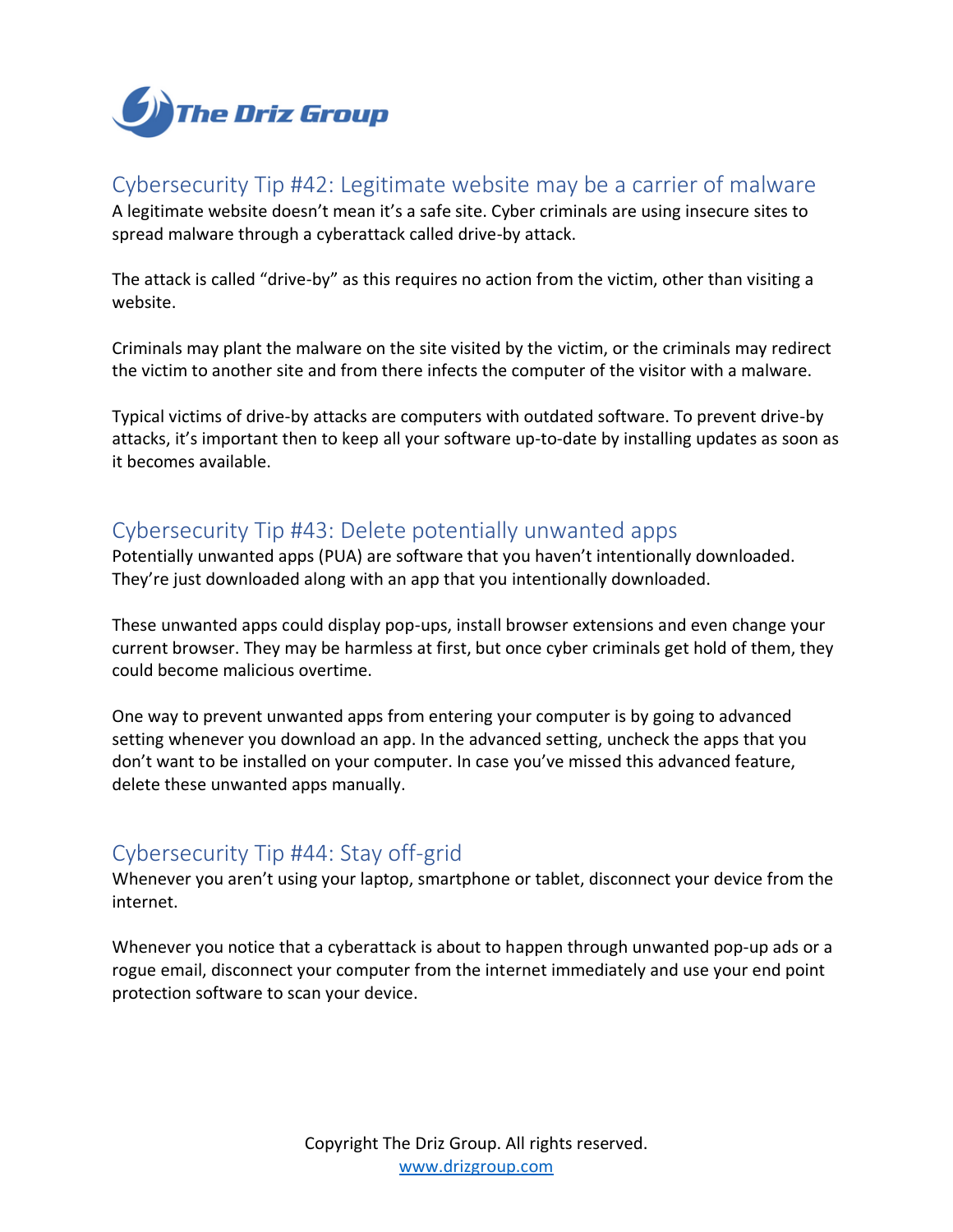

## <span id="page-16-0"></span>Cybersecurity Tip #45: Exercise caution when visiting notorious sites

Torrent sites (include porn sites to the list) are notorious for being hotbeds for drive-by attacks. Stay away from sites like these. If you need to visit these notorious sites, use a burner phone, one that's cheap and can easily be discarded.

# <span id="page-16-1"></span>Cybersecurity Tip #46: Use your laptop as standard user, not as administrator

In your operating system, in Windows 10 for instance, you've the option to run your computer as a standard user or as an administrator.

As a standard user, you can perform common daily tasks like surfing the internet, checking emails and running software programs. As an administrator, you can add, remove software and even reset the PC to factory setting.

Setting your PC to standard user ensures that you won't unintentionally add or delete software. Only set your PC to administrator mode if you need to make conscious clean-up of the existing apps on your PC. Setting your PC to standard user will also minimize the risks of malicious installation of malware into your PC.

Have a Guest account on your computer? If you really need it, make sure you use a strong account password.

#### <span id="page-16-2"></span>Cybersecurity Tip #47: No one could address ALL cybersecurity issues

If someone tells you that he has an all-in-one fix to all cybersecurity problems, know that he's blowing smoke.

Fifty-two cybersecurity tips are particularly listed here as there are more than one solution to preventing cyberattacks and data breaches.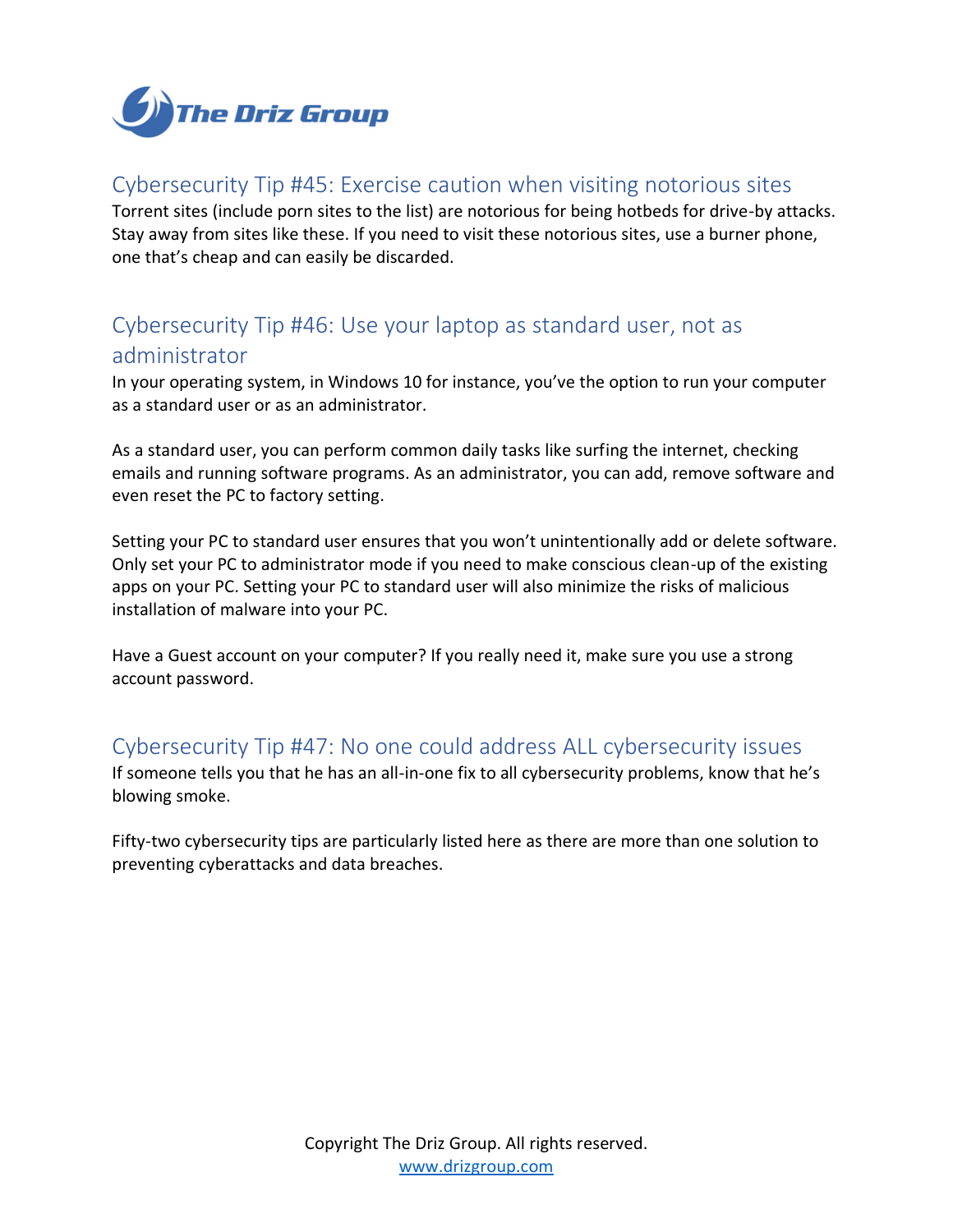

## <span id="page-17-0"></span>Cybersecurity Tip #48: Not all hackers are bad

Everyday hackers, the good ones and the bad ones are always looking for security vulnerabilities on widely used software programs.

Good hackers, also known as white hat hackers or ethical hackers, regularly test software programs for security vulnerabilities. Once a white hat hacker discovers any security vulnerability on a particular software, this is then reported directly to the software maker in order for the software maker to issue a security update fixing the newly discovered security vulnerability.

Software makers like Google, Apple and Microsoft give monetary rewards to white hat hackers for their discovery and for directly reporting the security vulnerability.

Many software companies are also employing in-house hackers to test the security vulnerabilities of their software products.

Bad hackers, also known as black hat hackers, regularly test widely-used software for security vulnerabilities. Once they discover it, they don't report this to the software maker and instead use it for personal gains like launching cyberattacks using the newly discovered security vulnerability or selling via online black market the information or the malicious software created specifically to exploit the newly discovered security vulnerability.

Like in the real world, there are gray areas. Same thing in the world of hacking, there are gray hat hackers. They are often a mix of white and black hat hackers. Gray hat hackers often search for security vulnerabilities for widely-used software. Once they discover a vulnerability, they'll contact the software owner, demand a payment for the discovery or for the security fix if they've one. If the software maker doesn't pay up, a gray hat hacker threatens the software maker to expose the security vulnerability to the public.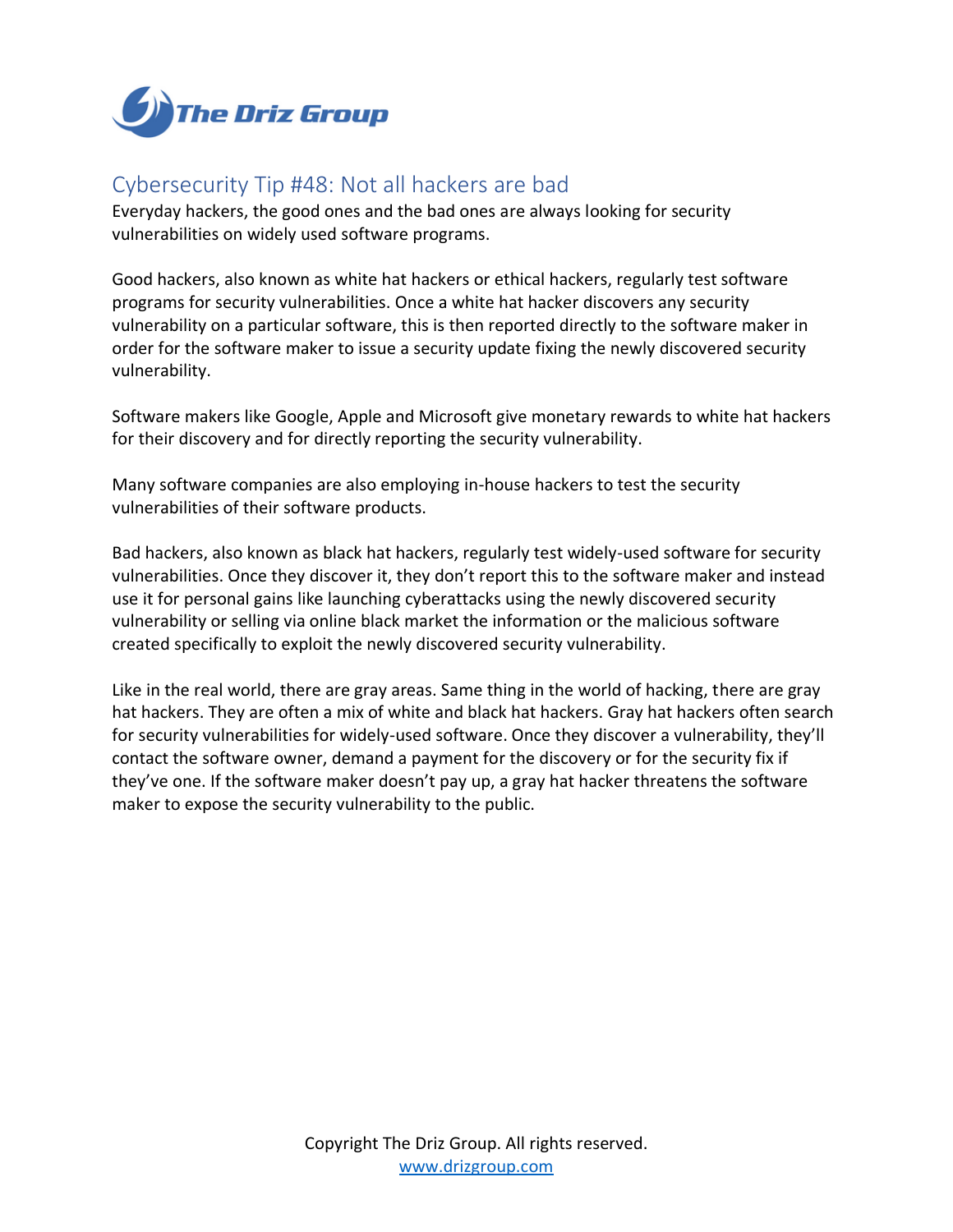

# <span id="page-18-0"></span>Cybersecurity Tip #49: Stay away from anything that's free online

Like in real life, nothing is free. Stay away from free apps, free antivirus, free VPN (virtual private network), free Wi-Fi.

Free stuff online almost always has a caveat, that is, free service for stealing your data, for instance. Remember Facebook's data breaches? Well, after all it's a free service. Cybersecurity Tip #50: Do your own research in choosing any software, internet service provider or any online services.

Always do your own research when it comes to choosing anything that connects your primary devices like your main laptop and main smartphone to the internet.

Your main laptop and main smartphone are devices where you access your sensitive information like your important emails, bank accounts and other important accounts.

It's, therefore, essential that you spend time choosing the most trusted, credible software, internet service provider and other online services. A simple online search will tell you whether such online service is credible or not. If you have a friend or a family member who works in cybersecurity or IT fields, always ask for their opinion.

# <span id="page-18-1"></span>Cybersecurity Tip #51: What to do in case of a cyberattack?

In case of a cyberattack, your immediate reaction should be to go off the grid. Immediately disconnect your computer from the internet. Then use an uninfected device, another laptop or another smartphone to change your passwords and activate 2-factor authentication of your primary emails and important accounts like bank accounts.

What to do with the attacked device? Conduct a full scan of the device and if possible, perform a factory reset.

A full scan will aid you in discovering and deleting hidden malware, while the factory reset will erase all the data, including the malware injected into your device. The problem with factory reset though is that it'll erase even your important data.

This is why it's a good practice to backup all your important files so that if anything happens you can still have access to your important data despite the failure of one device.

There are plenty of online services that will sync your data and will keep it safe in the Cloud. Check with your IT prior to installing anything on your work computer or company issues mobile device. You could be violating company's policy.

> Copyright The Driz Group. All rights reserved. [www.drizgroup.com](mailto:https://www.drizgroup.com)